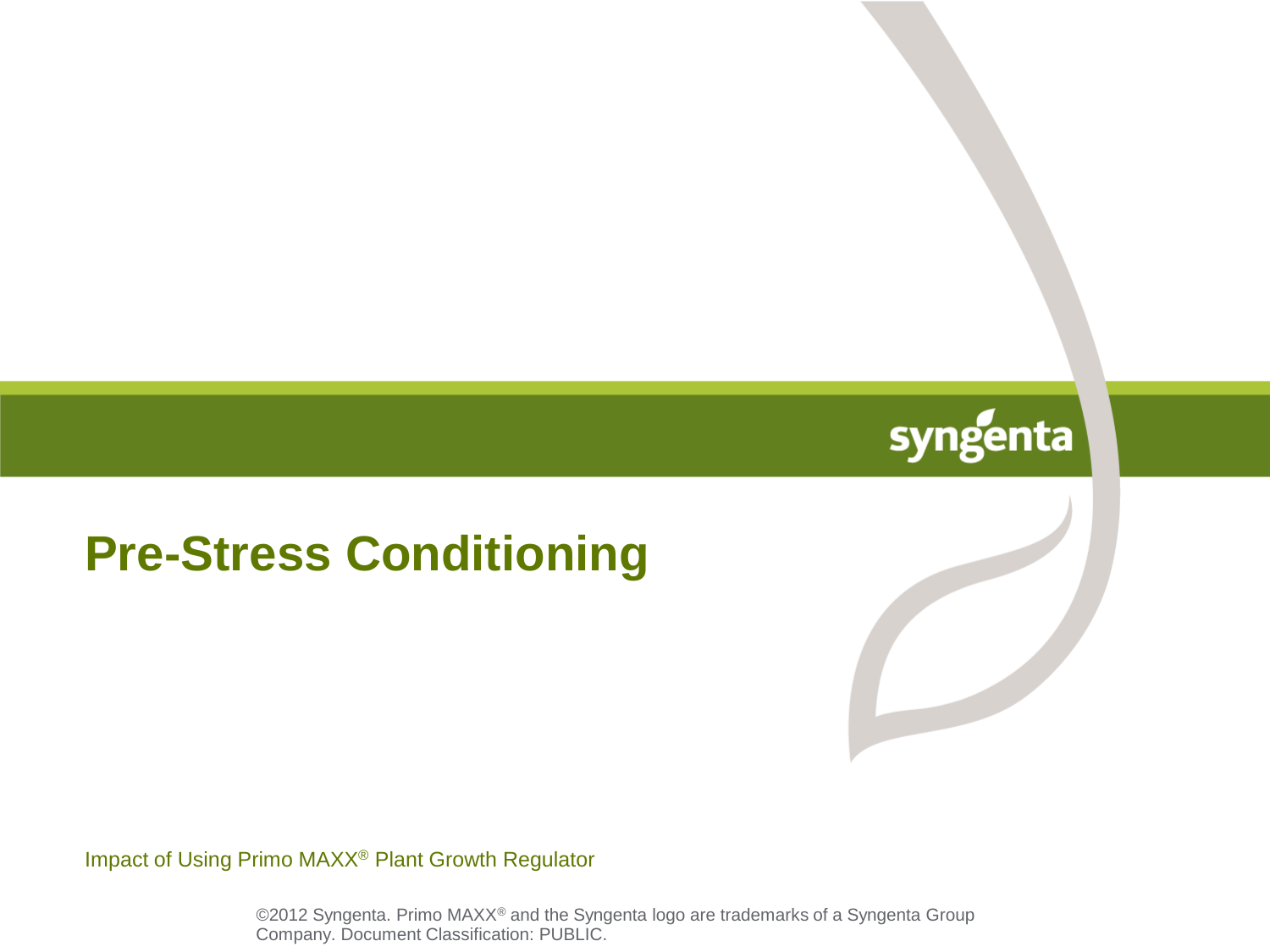# **Pre-Stress Conditioning**

• The purpose of pre-stress conditioning is to prepare turfgrass for extreme conditions before they develop. Extensive research has proven that implementing a program which includes applications of Primo MAXX® plant growth regulator prior to the onset of stresses such as heat, drought, disease, and traffic can strengthen the turf, and therefore enable it to withstand ongoing stresses throughout the season.



 $\mathcal{P}$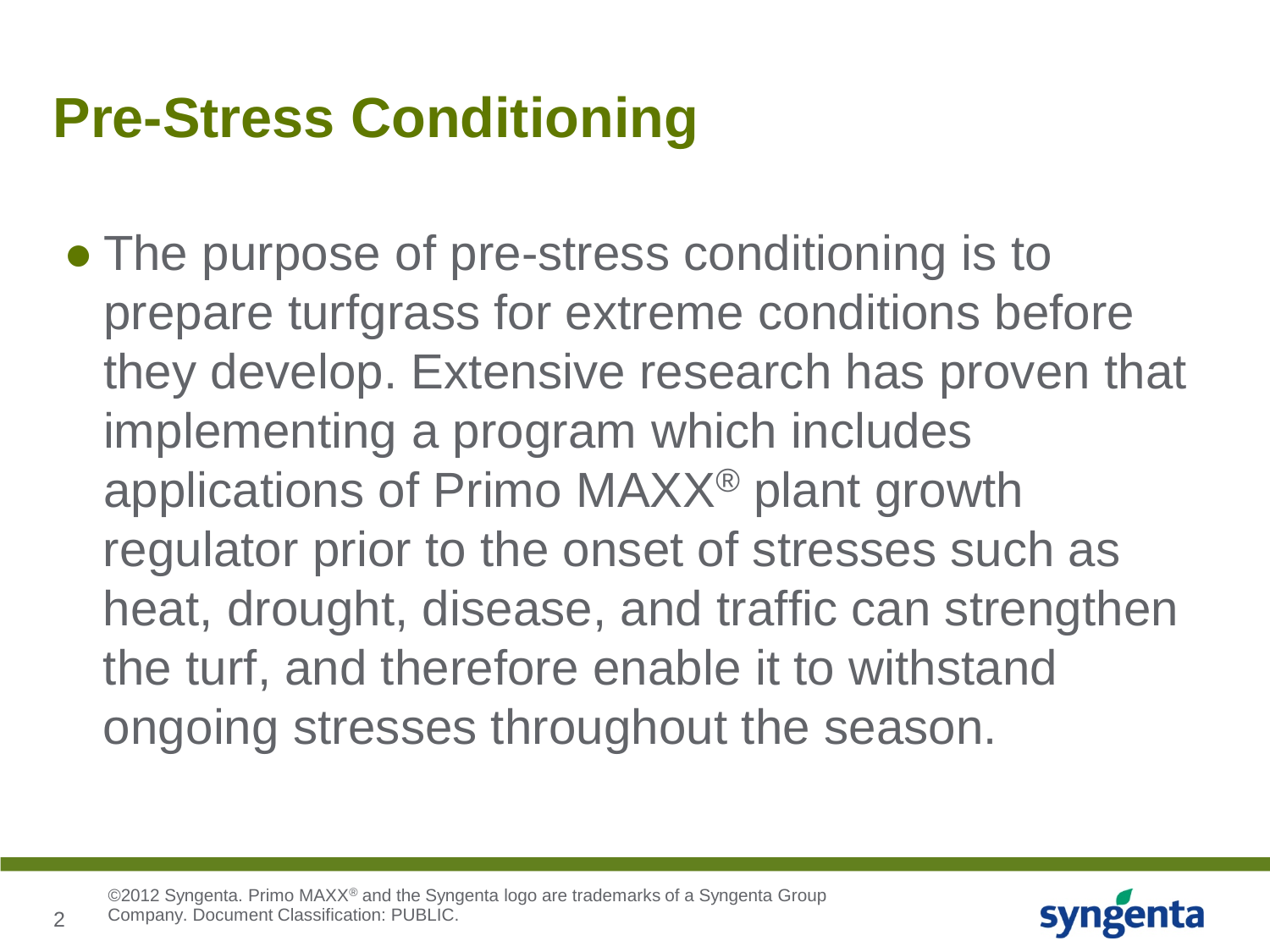# **Pre-Stress Conditioning**

- Impact on turfgrass morphology
	- Lateral growth
	- Root growth
- Impact on turfgrass stress
	- Heat Stress
	- Drought

3

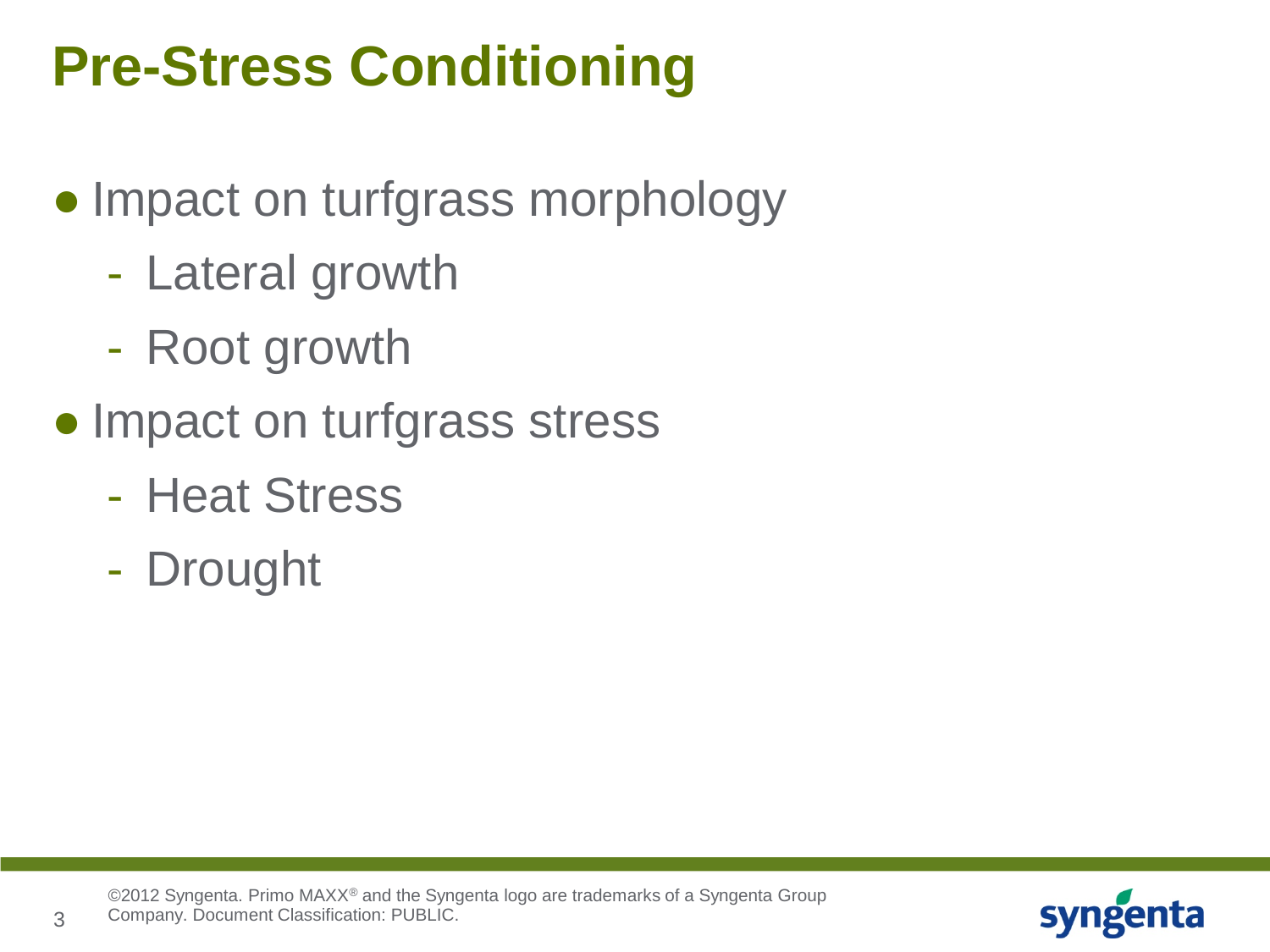#### **Lateral Growth**



**Primo MAXX Effect on Kentucky Bluegrass– 3 Weeks After Treatment**  Increased Tillering vs. Vertical Growth

**Photo from Dr. Bruce Branham – Univ. of Illinois**

©2012 Syngenta. Primo MAXX® and the Syngenta logo are trademarks of a Syngenta Group Company. Document Classification: PUBLIC.

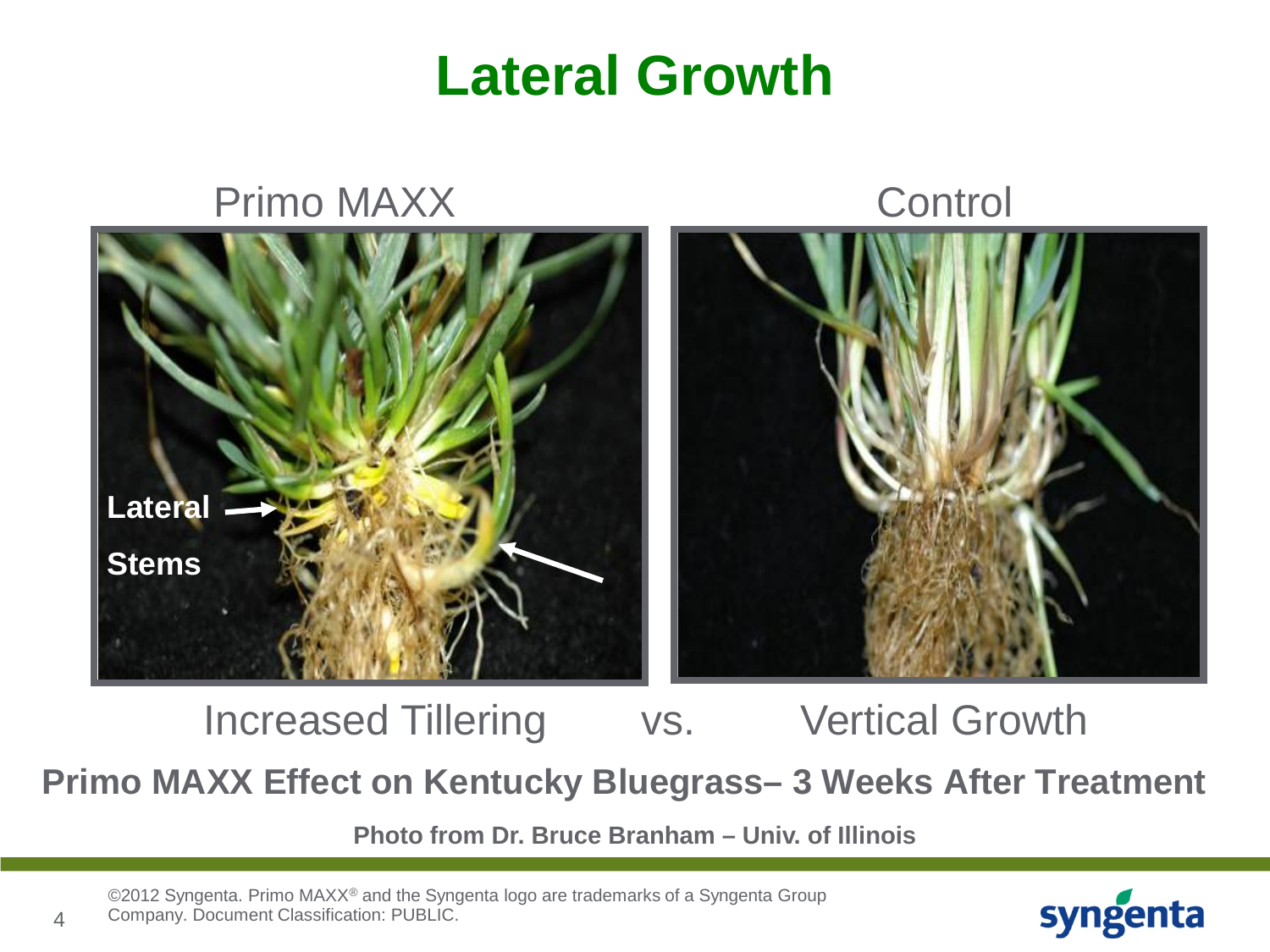# **Primo MAXX Effect on Rooting**

- Turf treated by Primo MAXX continues to carry on normal plant processes such as photosynthesis and respiration.
- As vertical growth slows, energy is redirected to lateral stems and below ground plant parts.
- Lateral stems and root-mass increase after repeat applications.
- (Top photo) A root frame is used to evaluate rooting strength by measuring force required to pull up the frame.
- Lower photo demonstrates the influence of Primo MAXX on root development under normal fertilization.





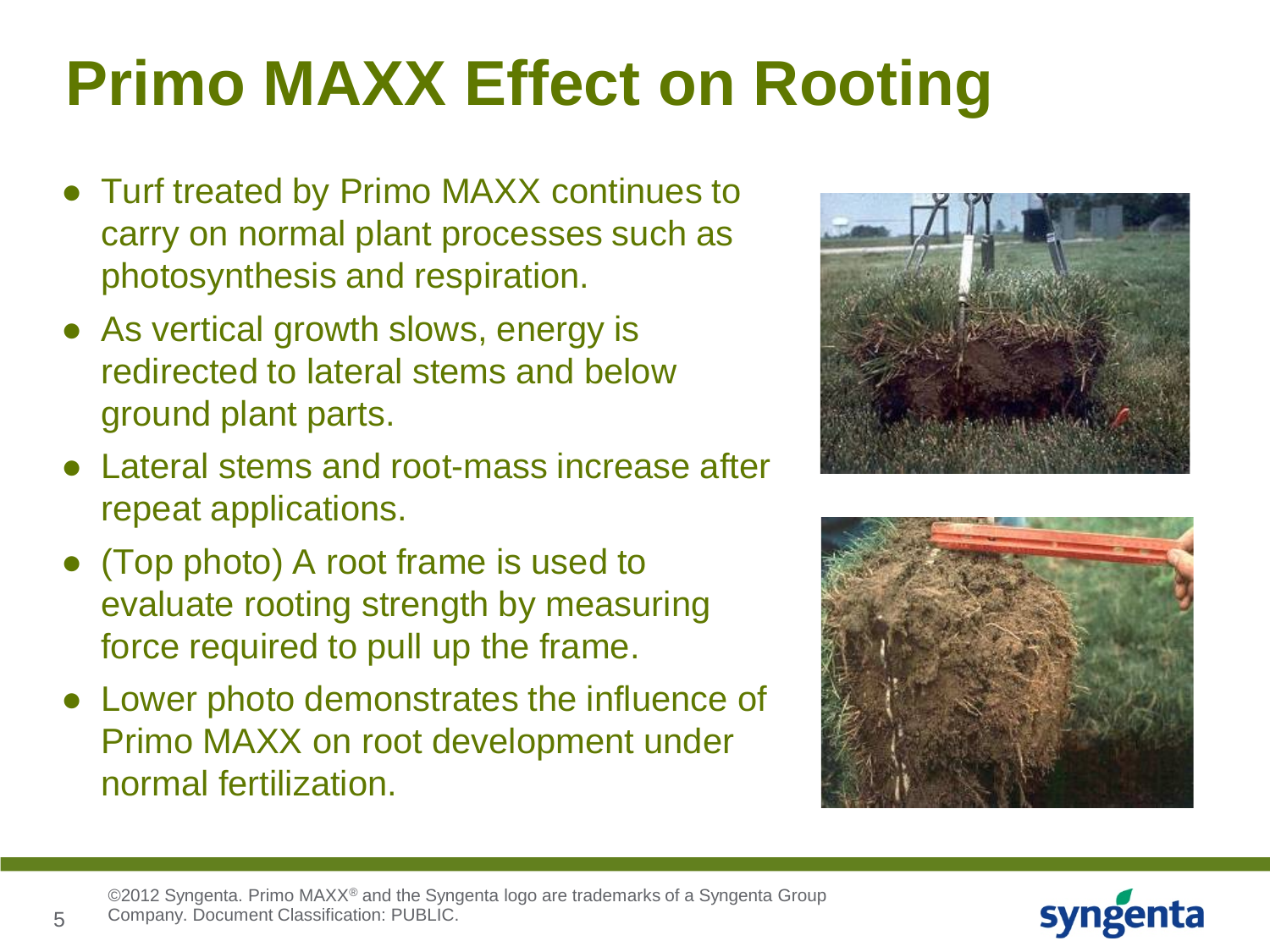## **Heat Stress**

• Heat stress is the primary leading factor to summer bentgrass decline.

(Haung, 2001: Golf Course Management:69:61-64.)

- Factors associated with Heat Stress Injury
	- Inhibition of Photosynthesis
	- Reduction in Water and Nutrient Uptake
	- Hormone Synthesis
	- Root dieback

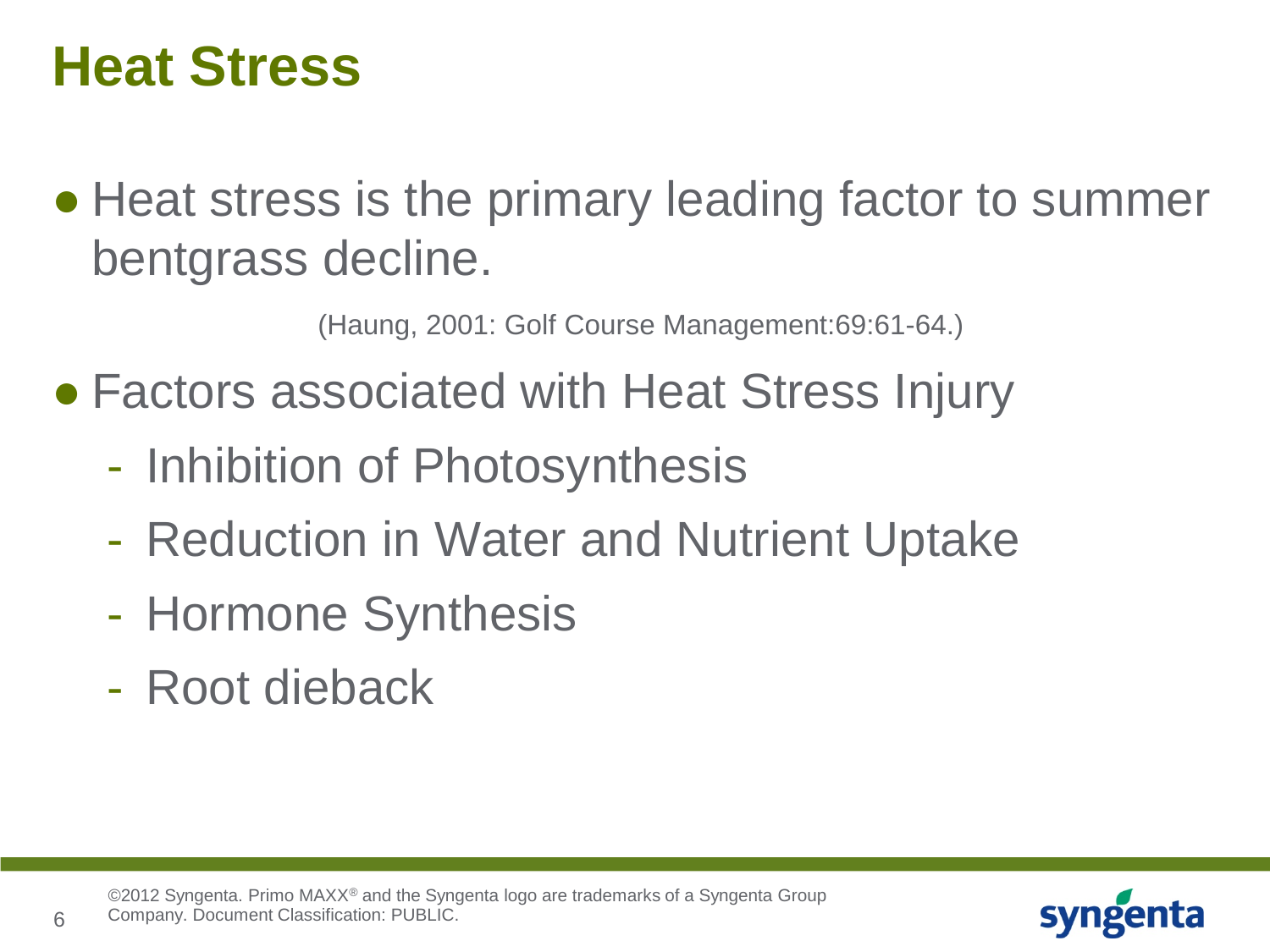## **Improved Drought Tolerance/ Reduced Irrigation Requirement**

- 1. Produces smaller leaves with less surface area for transpiration
- 2. Improves rooting for access to deeper soil moisture
- 3. As GA levels are reduced, Abscisic acid (ABA) levels increase which aids stomatal closure
- 4. Improved water use efficiency

7

5. Potential savings for cost of water and electricity to run the irrigation system

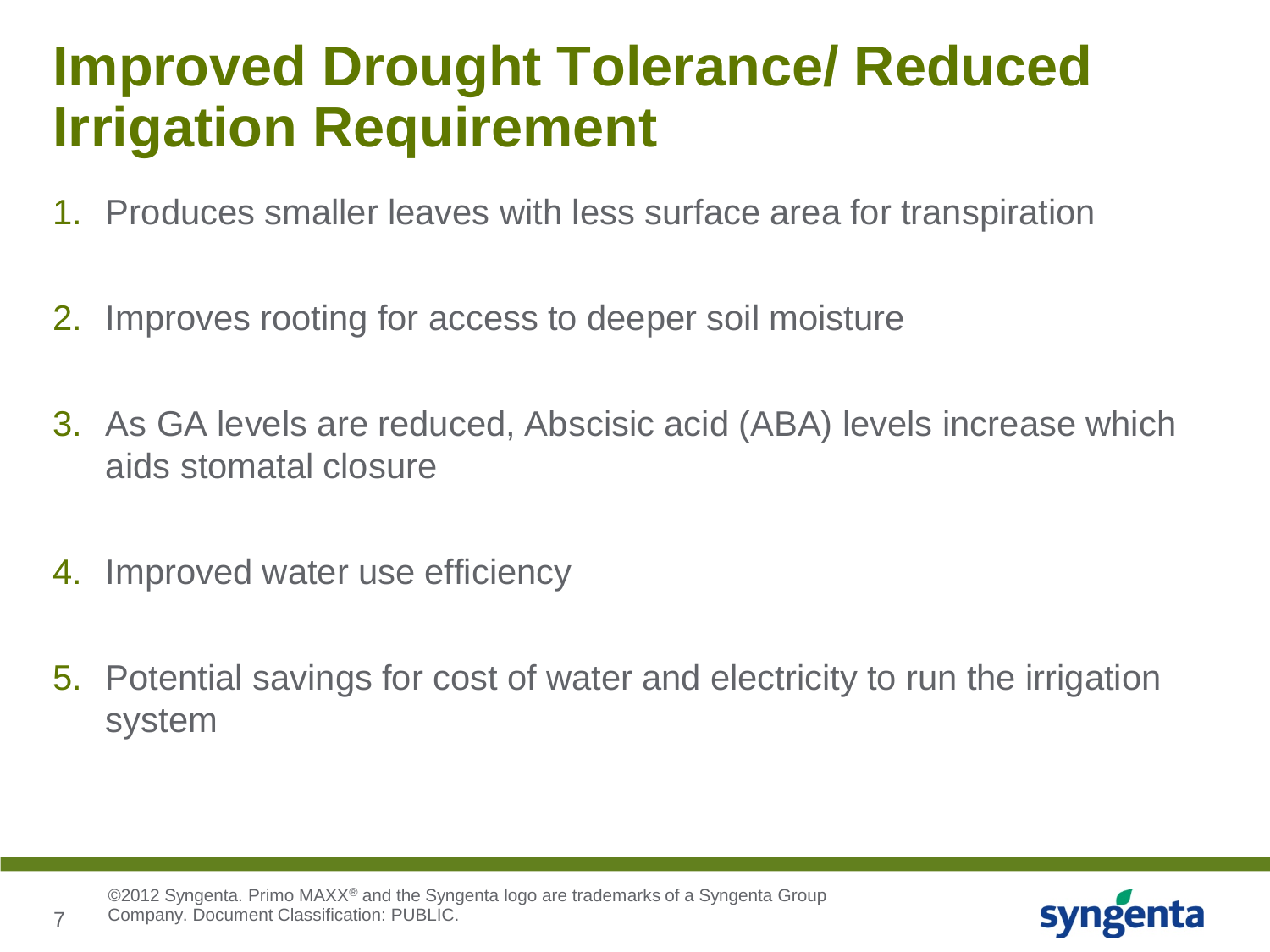## **Drought Responses of Perennial Ryegrass Treated with Plant Growth Regulators Jiang and Fry - KSU**

- Scientific paper published in HortScience, Vol. 33(2), April 1998
- Perennial ryegrass was maintained at fairway height and received adequate irrigation until Plant Growth Regulator (PGR) application, thereafter irrigation was withheld.
- Compared Primo MAXX, Ethephon, Mefluidide, and **Paclobutrazol**
- Primo MAXX was the only PGR that enhanced turf quality during dry down in the Greenhouse, had no deleterious effects on rooting, and suppressed canopy height for up to 2 weeks in the field.



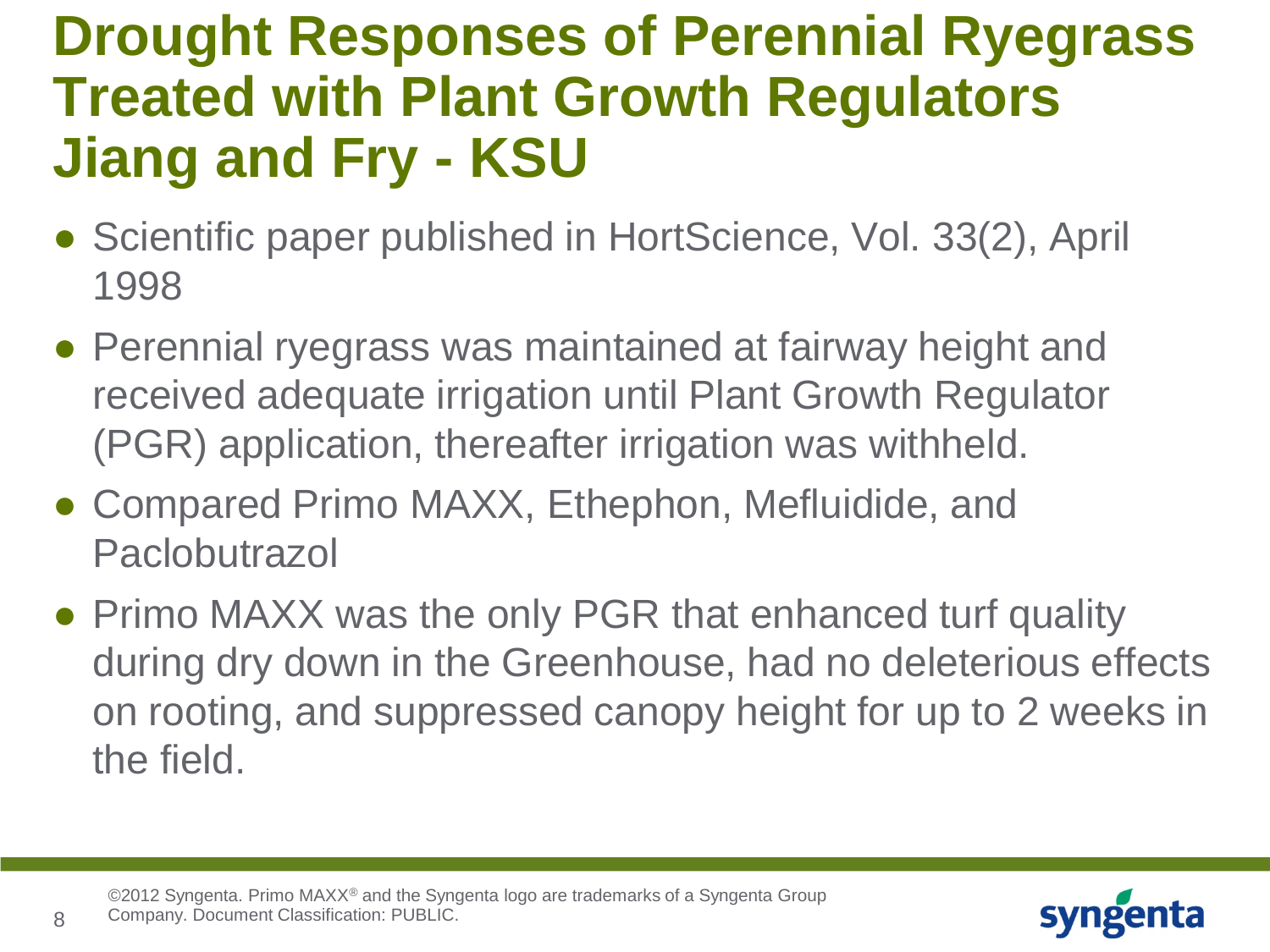#### **Effects of Primo MAXX on Water Use and Drought Tolerance of Bentgrass Species Dr. Bingru Huang - Rutgers University - 2006**

"Of the water absorbed by turfgrass, about 90% is transpired and only about 3% is used for photosynthesis"

"If transpirational loss can be reduced then it may be possible to maintain turf growth with much less water use"

The objectives of the study were:

- 1. To determine whether water use would be reduced and drought resistance could be improved by foliar spray of Primo MAXX for creeping bentgrass.
- 2. To quantify water savings and cost effectiveness with the application of Primo MAXX.
- 3. To determine the mechanisms how Primo MAXX may reduce water use and improve drought tolerance.



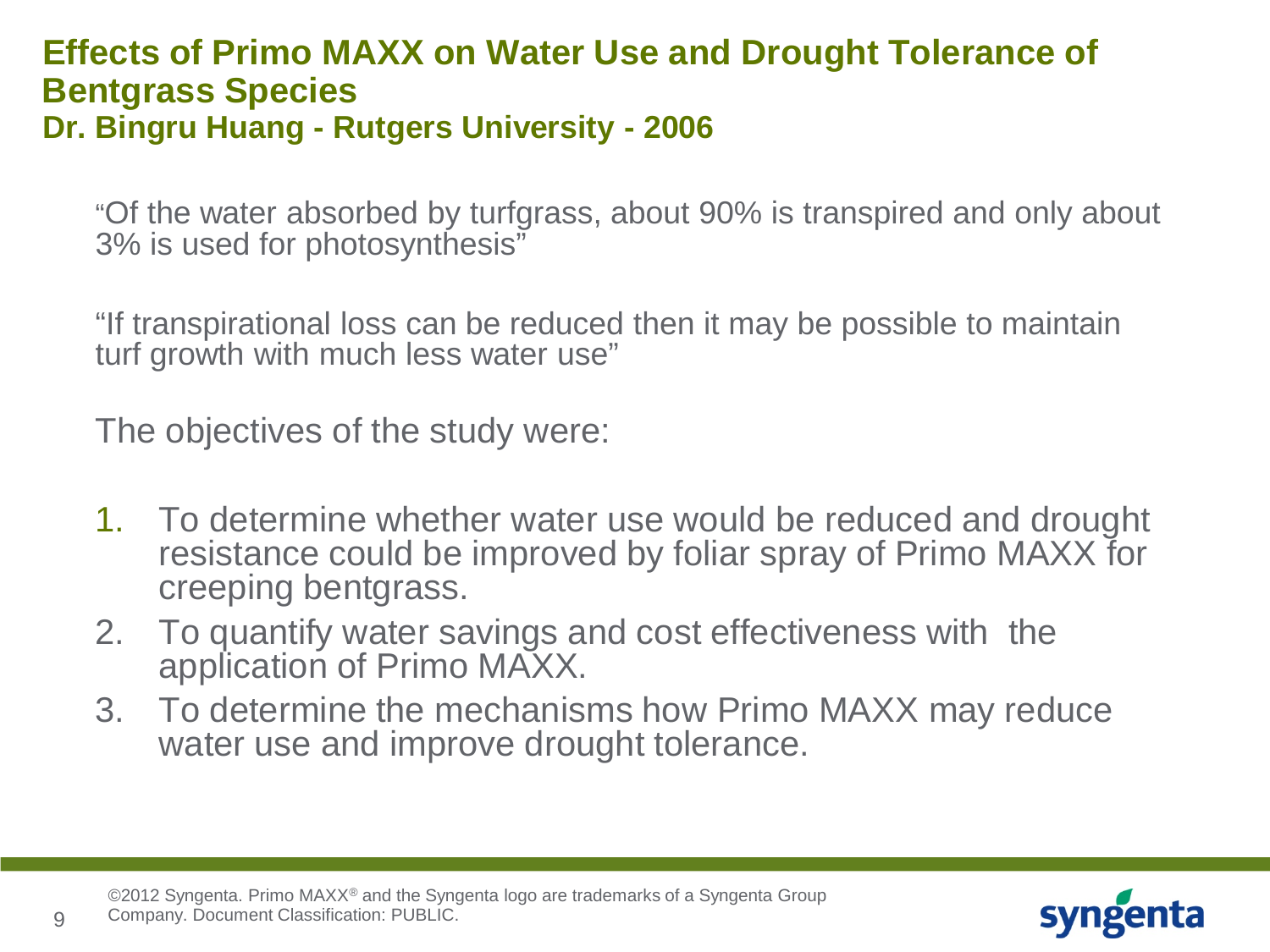#### **Summary: Enhancement of Creeping Bentgrass Growth Under Drought with Primo MAXX Application and Associated Mechanisms**

- Primo MAXX application resulted in higher turf quality, Relative Water Content (RWC), photochemical efficiency, and chlorophyll content, compared to non-treated plants.
- This data suggests that Primo MAXX applications were able to help maintain growth and physiological activities of creeping bentgrass under drought stress.
- This effect was mainly due to the promotion of drought avoidance by reducing water consumption through growth inhibition and/or maintaining water uptake and root growth under drought stress conditions.



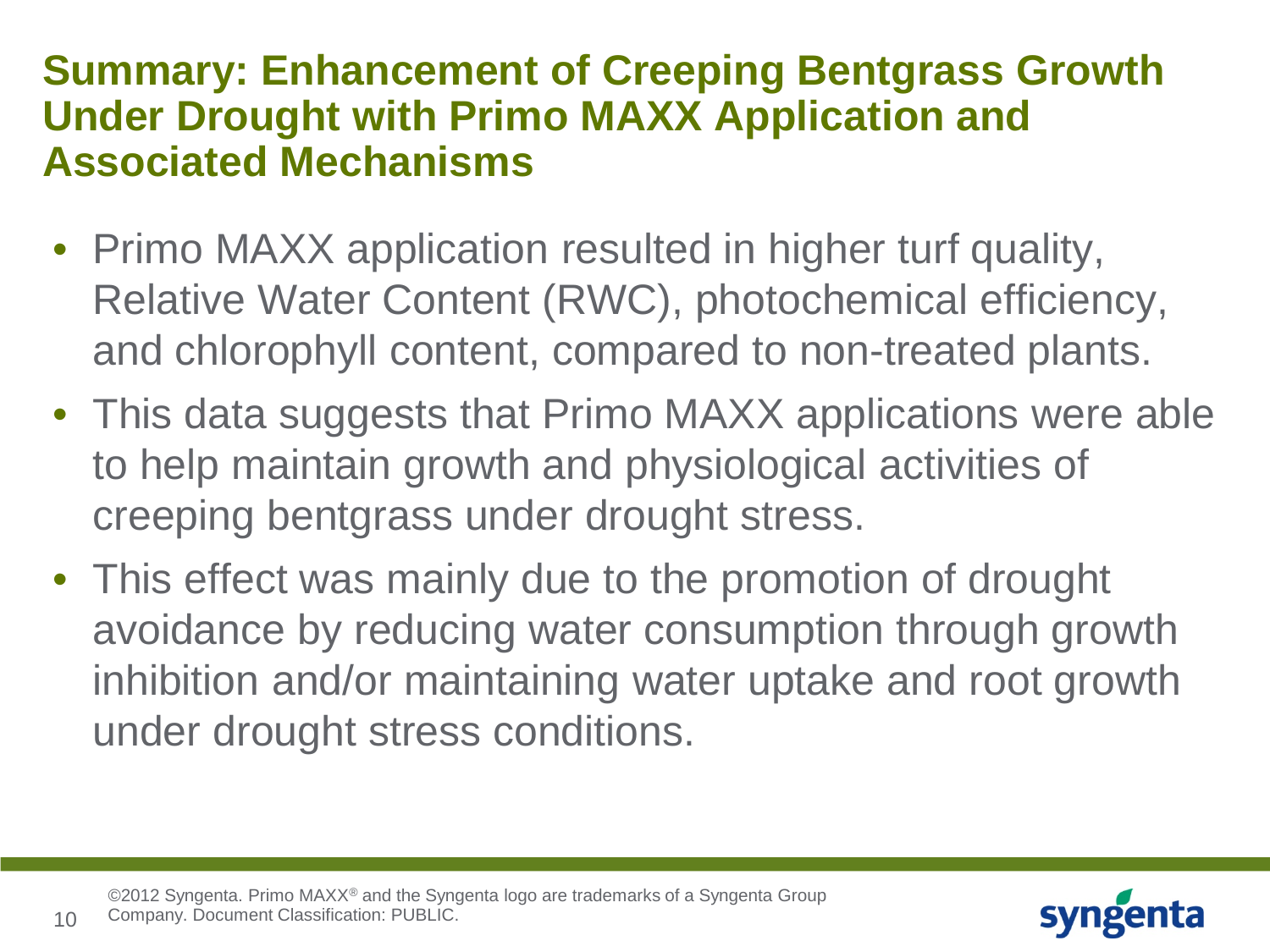

**Without preconditioning and then subjected to drought/heat stress**

**Pre-conditioned by deficit irrigation and then subjected to drought/heat stress**

**Pre-conditioned with Primo MAXX and then subjected to drought/heat stress**

**Control without drought/heat stress**

#### **Effects of Pre-conditioning with Primo MAXX and subsequent heat and drought stress.**

"In summary, preconditioning plants with Primo MAXX was beneficial for plant survival of extended period of combined drought and heat stress, as manifested by improved turf quality and shoot growth rate under stress conditions. The effects of Primo MAXX on plant tolerance to combined drought and heat stress could be related to its effect on the promotion of photosynthetic capacity associated with increased chlorophyll content and photochemical efficiency, and on the maintenance of cellular hydration. Our results imply that Primo MAXX applications could be utilized as a preconditioning treatment for turf that seasonally experiences heat and drought stress."

(Effects of Trinexapac-Ethyl Foliar Application on Creeping Bentgrass Responses to Combined Drought and Heat Stress. 2007. McCann and Huang, Crop Science, Vol. 47 (Rutgers University))

©2012 Syngenta. Primo MAXX® and the Syngenta logo are trademarks of a Syngenta Group Company. Document Classification: PUBLIC.

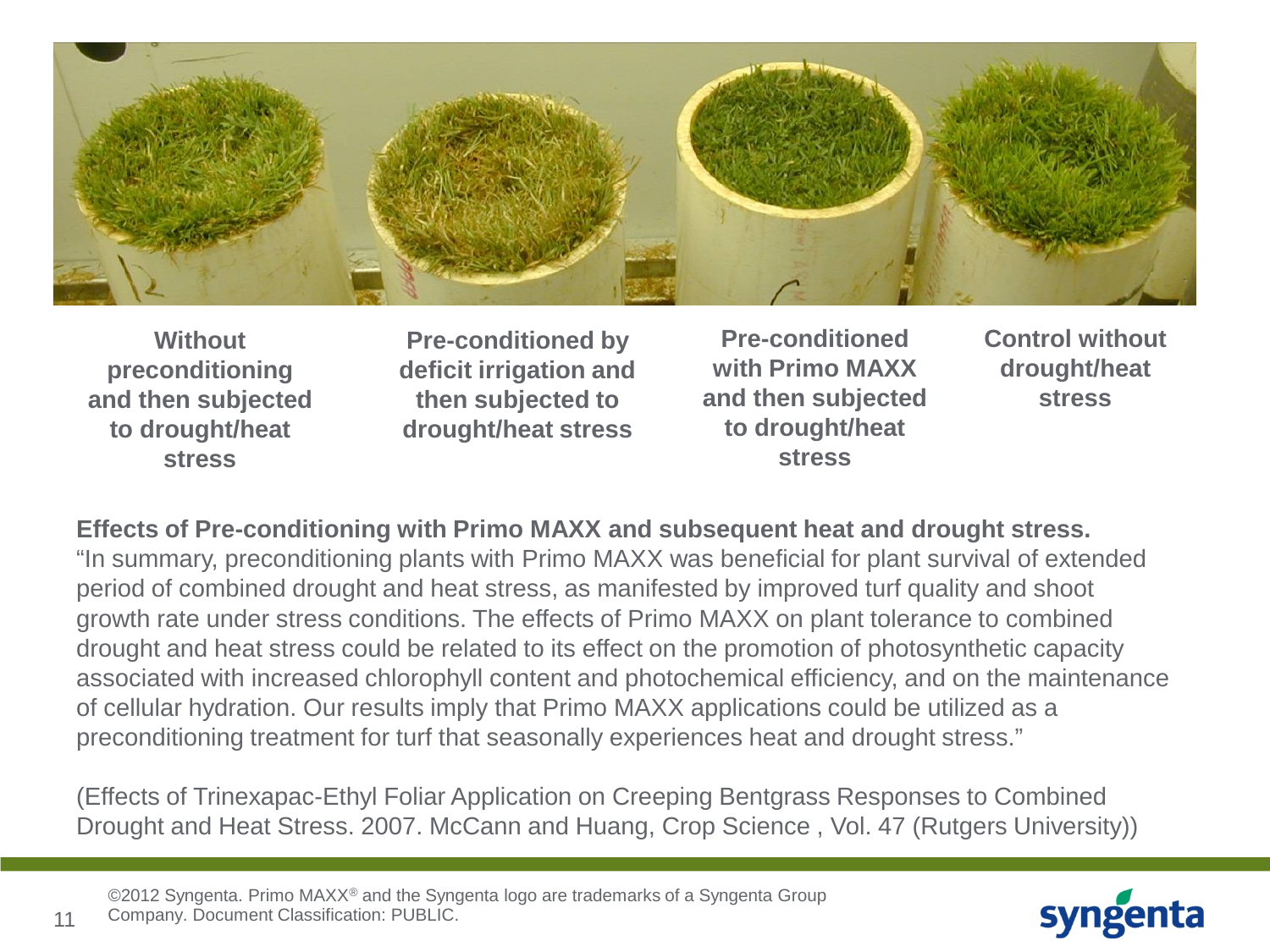## **Reduced Water Use**

● "In summary, our results suggest that the positive effects of Primo MAXX on creeping bentgrass survival in a prolonged period of drought stress were associated with the reduction in water use and increases in osmotic adjustment through solute accumulation, particularly soluble sugars, under the controlled environment conditions."

(Effects of Trinexapac-ethyl on Drought Responses in Creeping Bentgrass Associated with Water Use and Osmotic Adjustment, J. AMER. SOC. HORT. SCI. 134(5):505–510. 2009. Bian, et al)